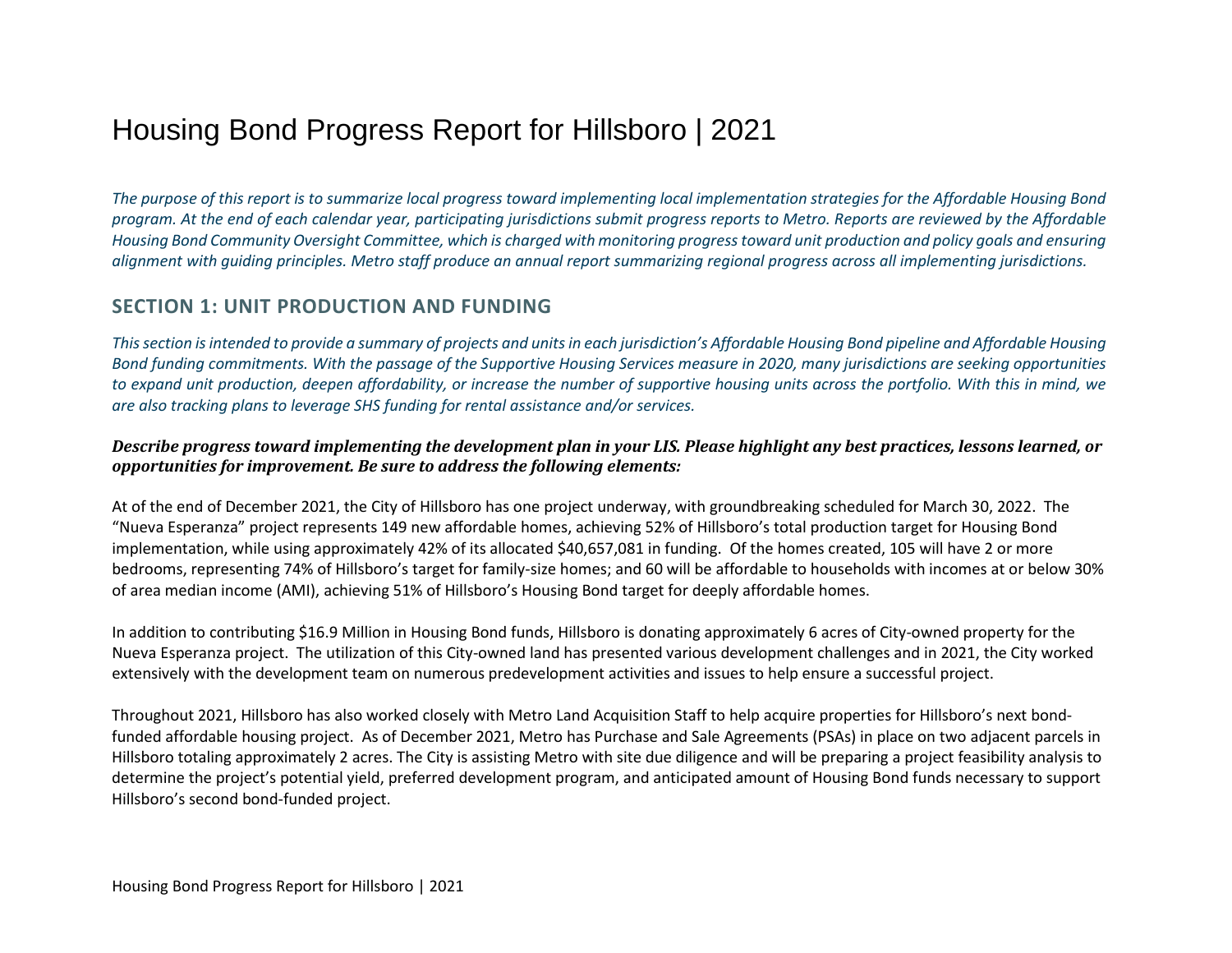*a. Results of competitive selections, including who was involved and how LIS criteria were applied and impacted the outcome.*

The competitive selection for the Nueva Esperanza project was conducted through a City Request for Proposals (RFP) issued in March of 2020. The RFP generated proposals from five different development teams, and a committee comprised of City Staff and community members reviewed and scored each proposal based on Hillsboro's LIS. This process, described in detail in last year's Annual Progress Report, led to the selection of culturally-specific nonprofit developer Bienestar and Housing Development Center (HDC) as Co-Developers for the project. Concept Endorsement was awarded by City Council in November 2020.

*b. Strategies/outcomes supporting efficient use of Metro bond funds and other sources of public funding in the project; including how projects are responding to increases in LIHTC equity or other additional funding to increase sustainability, durability, and livability for residents, or to reduce the amount of Metro bond subsidy*

For the Nueva Esperanza project, the donation of City-owned land of over 6 net acres, appraised at over \$5.3 Million, is a key Cityled outcome supporting efficient use of Metro bond funds. An increase of LIHTC equity helped offset a significant increase in construction costs since Concept Endorsement, without the need for the project to request additional bond subsidy.

*c. Summary of ongoing funding commitments for project-based rental assistance and ongoing supportive services not included within the project's resident services budget; including how Metro Supportive Housing Services (SHS) funding is being integrated or leveraged to support outcomes for serving very low income households and households experiencing or at risk of homelessness.*

The Nueva Esperanza Project will leverage 8 Project-Based Vouchers (PBVs) supporting very-low income residents in addition to 52 "unassisted" units at 30% AMI for very low-income households. The project sponsor will explore use of SHS funding post financial close for potential Supportive Housing Services (SHS) programming in addition to operationalized resident services.

*d. Approach and anticipated timelines for achieving remaining unit production targets, including any priorities for remaining unit production targets. (e.g., location priorities, homeownership, supportive housing etc.)* 

With Nueva Esperanza delivering 149 of Hillsboro's 284-unit total production target, there are 135 units remaining for Hillsboro's total production target under the Housing Bond.

Contingent on closing purchase of the two parcels under contract as described above, a competitive joint-solicitation for Hillsboro's second bond-funded affordable housing project will be conducted by the City and Metro in the coming 6-8 months of 2022, with developer selection and a funding commitment anticipated in late 2022 or early 2023.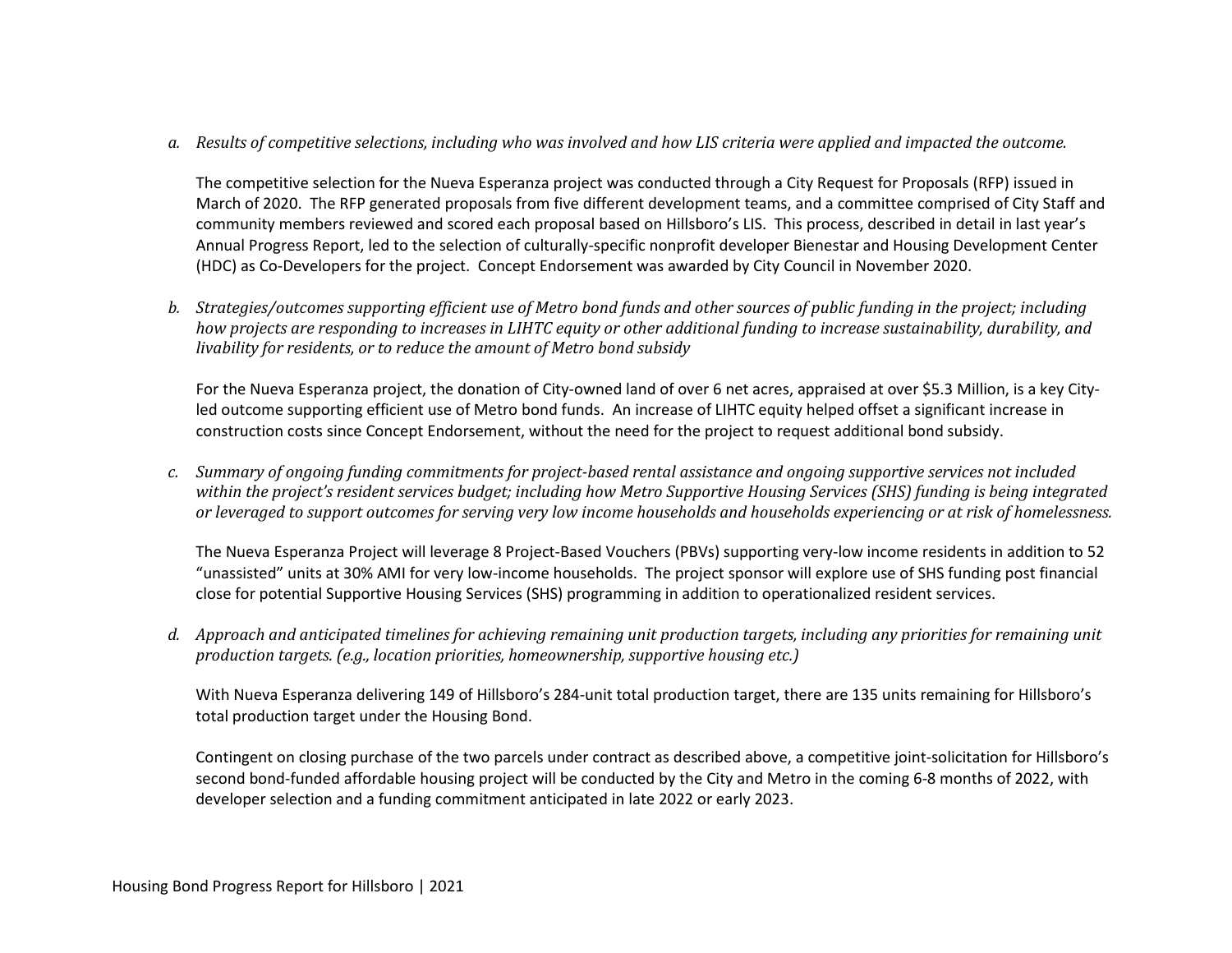Preliminary analysis shows the subject sites will deliver a project of approximately 60 units, leaving 75 units remaining for Hillsboro to meet its production targets. Hillsboro is now working with real estate brokerage firm Colliers International with the intent to acquire an additional publicly-owned parcel(s) to accomplish and/or exceed the production targets within the term of the Intergovernmental Agreement (IGA) with Metro.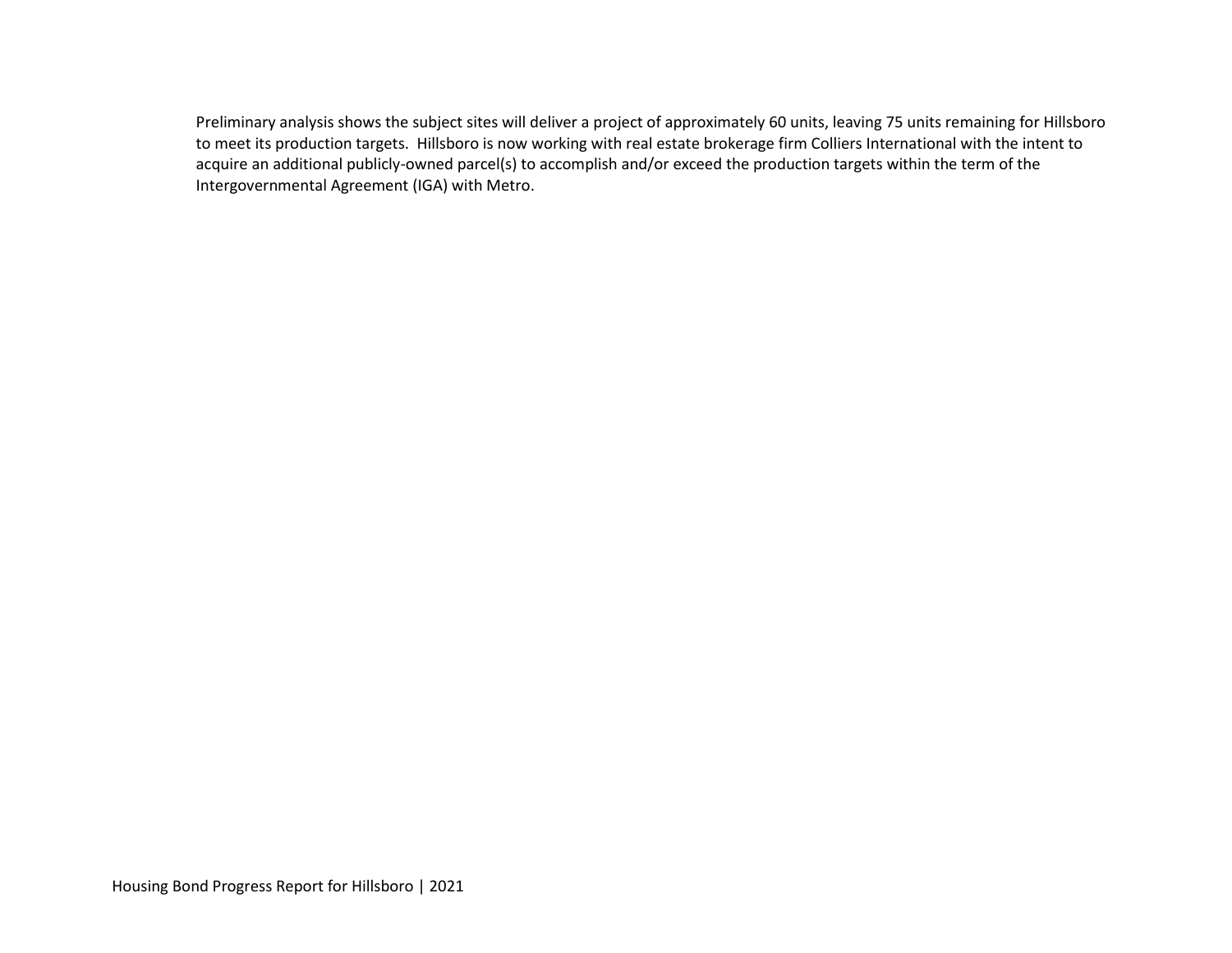#### *Figure 1. Production progress and resources committed*

| Project                     | <b>Total Project</b><br>Cost | <b>Metro</b><br><b>Bond</b><br><b>Funds</b> | <b>Number of BOND ELIGIBLE units</b><br>(excludes manager units and non-<br>eligible units) |                  |                                | <b>Plans to leverage</b><br><b>Supportive Housing</b><br><b>Services (SHS) funding</b><br>(yes/no/TBD) |                                 | <b>Status</b>                     | <b>Construction</b><br>start<br>(anticipated or<br>actual) | <b>Completion</b> |                |
|-----------------------------|------------------------------|---------------------------------------------|---------------------------------------------------------------------------------------------|------------------|--------------------------------|--------------------------------------------------------------------------------------------------------|---------------------------------|-----------------------------------|------------------------------------------------------------|-------------------|----------------|
|                             |                              |                                             | <b>Total</b><br>units                                                                       | 30% AMI<br>units | Family<br>sized $(2+)$<br>BRs) | <b>PSH</b><br>units                                                                                    | <b>For rental</b><br>assistance | <b>For wraparound</b><br>services | Concept, final<br>approval,<br>construction,<br>complete   | Month/<br>Year    | Month/<br>year |
| Nueva<br>Esperanza          | \$53,622,987                 | \$16,940,731                                | 149                                                                                         | 60               | 105                            | 8                                                                                                      |                                 |                                   | Final<br>Approval                                          | March-2022        | Nov-2023       |
| Total committed or underway |                              | \$16,940,731                                | 149                                                                                         | 60               | 105                            | 8                                                                                                      |                                 |                                   |                                                            |                   |                |
| <b>LIS commitment</b>       |                              | \$40,657,081                                | 284                                                                                         | 117              | 142                            |                                                                                                        |                                 |                                   |                                                            |                   |                |
| % of commitment complete    |                              | 42%                                         | 52%                                                                                         | 51%              | 74%                            |                                                                                                        |                                 |                                   |                                                            |                   |                |
| <b>Remaining for LIS</b>    |                              | \$23,716,350                                | 135                                                                                         | 57               | 37                             |                                                                                                        |                                 |                                   |                                                            |                   |                |

# **SECTION 2: PROJECT HIGHLIGHTS**

*This section is intended to provide a brief overview of each project in the pipeline—and some of the noteworthy features.* 

### *Please provide a brief summary of each project in your portfolio, along with an image of the project. Be sure to describe:*

- *a. Who the project intends to serve*
- *b. Project team and partnerships*
- *c. Funding sources leveraged*
- *d. Noteworthy features or highlights (e.g., community space, free wi-fi, accessibility features, childcare, climate resilience and sustainability)*
- *e. Anything else worth highlighting*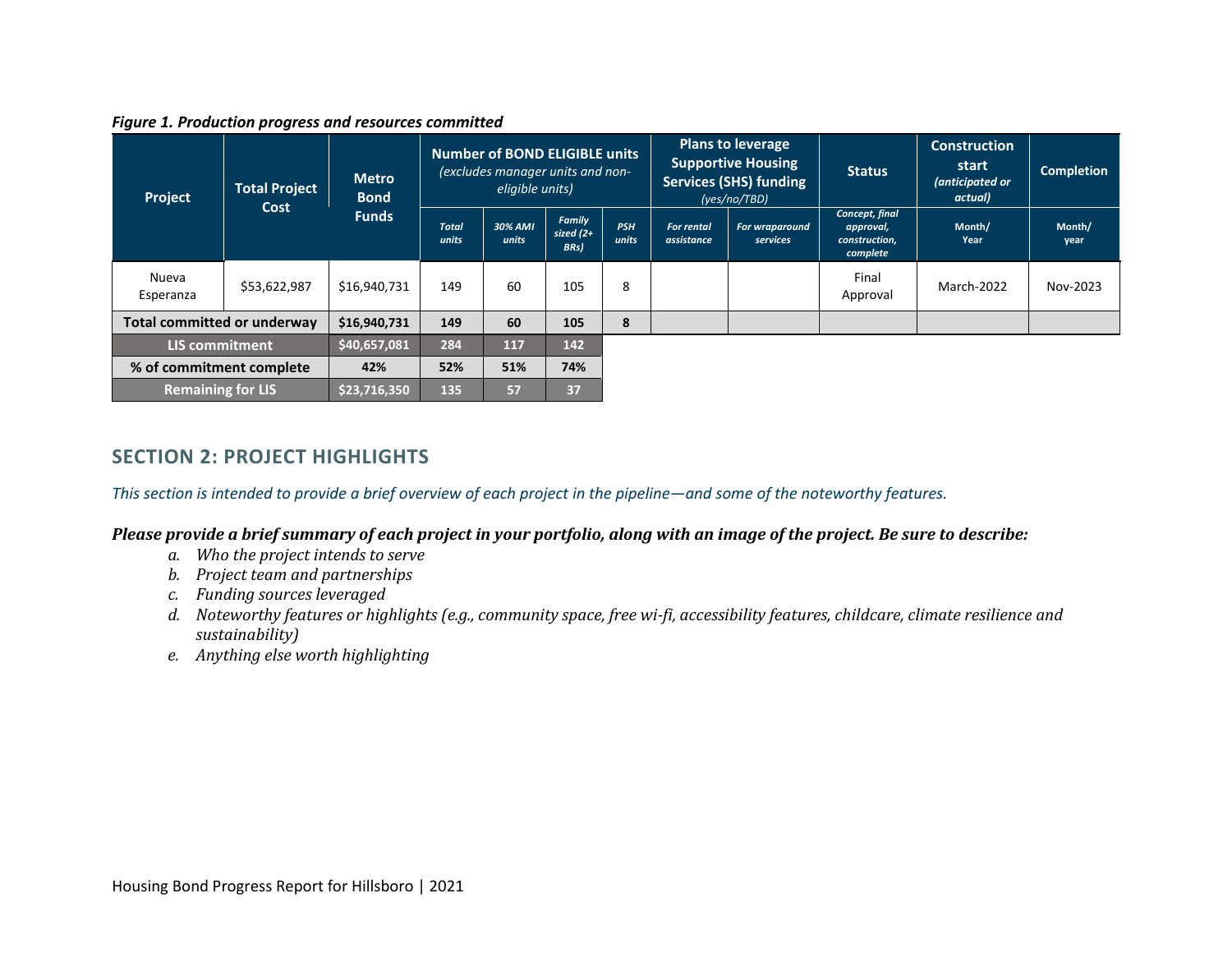Nueva Esperanza will provide 149 new affordable homes and one unrestricted manager's unit across 12 residential buildings and one central community building. Units will serve households earning 30-60% of AMI. With 105 family-size units of 2 bedrooms or more, the project will focus on serving low and very-low income families of color, particularly Latinx, Somali and other immigrant communities. The project features 46 three-bedroom units and 4 four-bedroom units for larger families.

The design organizes the buildings into three distinct neighborhoods that have their own unique identities. By creating smaller neighborhoods within the larger project, Nueva Esperanza will foster a sense of community for residents. The project site design integrates pedestrian circulation into the existing neighborhood, promotes active pedestrian connections along NE 53rd Ave and Hidden Creek Drive, minimizes vehicular impact, preserves mature trees, and achieves Earth Advantage Gold Certification. An *Alameda* (tree lined community pathway) will anchor the project to nature and create a natural backdrop for the north and south portions of the site. Buildings are organized along the vehicular streets and generously sized plazas, providing ample distance between structures and ensuring that outdoor amenities have access to sun. The project will have a total of 169 parking spaces (1:1.11 ratio), of which eight are designated for ADA parking and two for loading, and a total square footage of 140,960.

The *Nueva Esperanza* Development Team of Bienestar, HDC, Scott | Edwards Architecture, and LMC Construction is a capable and highly collaborative team that first came together in 2018 to tackle a difficult rehab project at the Bienestar-owned Montebello Apartments in Hillsboro. S|EA, HDC, LMC Construction, and NW Real Estate Capital Corporation (NWRECC) all have a strong track record of racial equity. For this project, each of these four organizations has adopted a culturally specific lens. S|EA has designed *Nueva Esperanza* with cultural specificity and to be responsive to communities of color; HDC recognizes its role as consultant and partner and leans into listening to the community and those with lived experience during the development.

The project leverages \$16,940,731 of Hillsboro share of Housing Bond funds with non-competitive 4 percent LIHTC equity, tax exempt bonds, private bank financing, and an OHCS Multifamily Energy Program grant. Meyer Memorial Trust has also provided support for the Nueva Esperanza project and has granted \$300,000 in predevelopment funds to the project in addition to a \$750,000 loan for predevelopment from Community Housing Fund (CHF).

The Nueva Esperanza development team has focused on elements that enhance community building and support individual needs. The design elements that have been incorporated into the project, which enhance livability and accessibility, include:

- Community courtyards are located within each cluster of residential buildings. Front doors open onto courtyards with areas to sit or to gather. Each courtyard provides a play area, a barbecue and picnic tables, walking paths, lighting and a distinct character.
- The required Type A (accessible) units are located within various buildings across the site with ADA parking as close to the designated unit as possible.
- The project includes flats as well as townhouse units which allows for diversity in accessibility.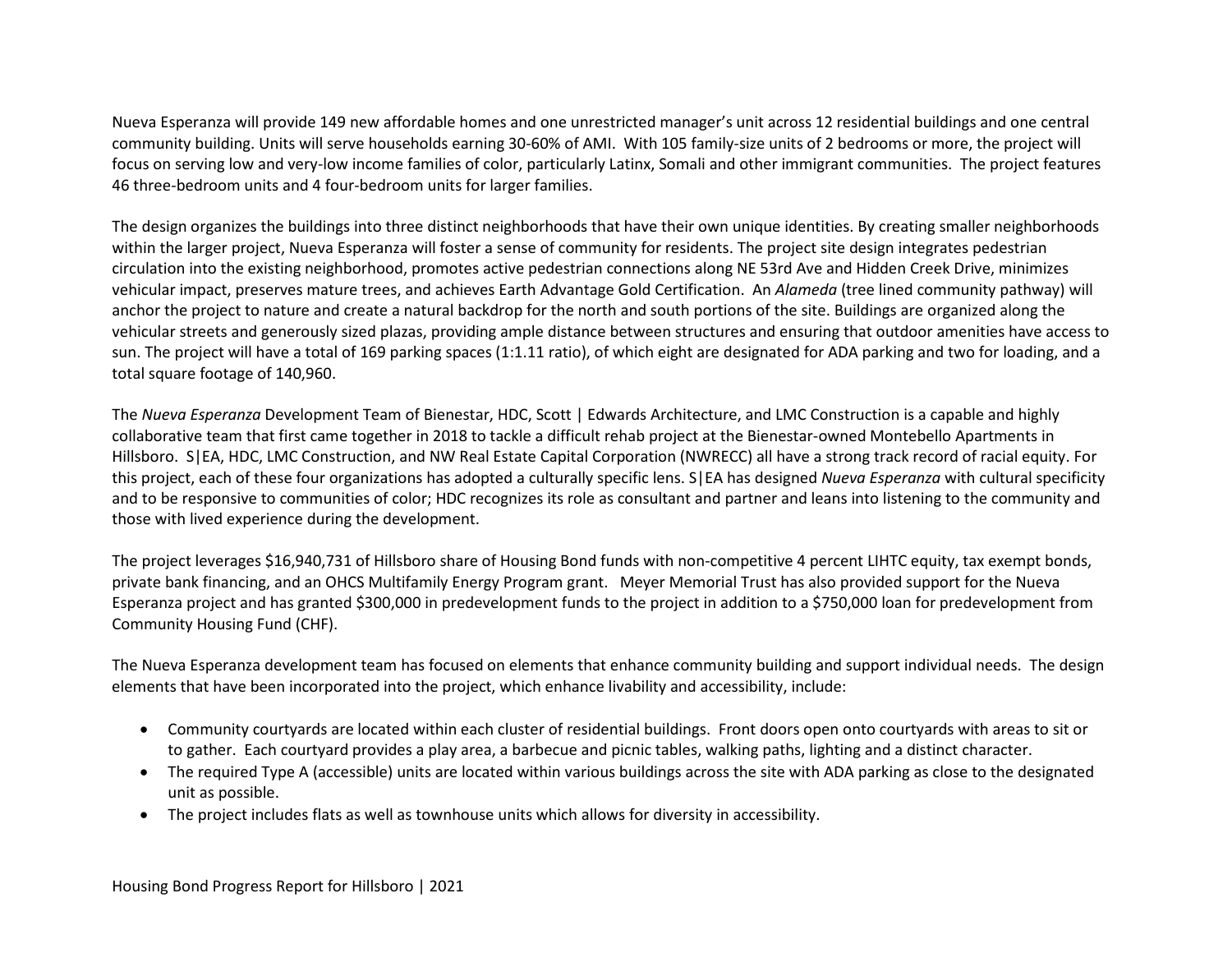- Two-bedroom units include a bathroom with a lavatory separated from a toilet/bathtub to allow a family member to use the sink while another family member is bathing.
- Three- and four-bedroom units include one bathroom with a bath and one bathroom with a shower.
- Blocking is provided in all bathrooms that will allow for future grab bars if the need arises.
- Kitchens include generous pantry units that enhance livability and reach space.

# **SECTION 3: ADVANCING EQUITABLE OPPORTUNITY IN PLANNING AND CONSTRUCTION**

*In keeping with the guiding principle of leading with racial equity, local implementation strategies include commitments to advance racial equity through the planning and construction process, including goals for the amount of contract dollars (hard and soft costs) that will be paid to COBIDcertified Minority, Women, and Emerging Small Business (MWESB) firms and strategies for encouraging inclusion of women and people of color in the workforce. Goals and tracking commitments for workforce diversity vary across jurisdictions and projects. Within three months of construction completion, each project will report on contracting outcomes and those tracking workforce diversity will report on workforce outcomes. This data will be included in future annual progress reports.* 

### *Describe progress toward implementing the equitable contracting and workforce strategies described in your LIS. Be sure to address the following elements:*

*a. Progress toward achieving the equitable contracting goals and strategies in your LIS*

Hillsboro's LIS currently calls for a contracting goal of 20% of *total* project costs to MWESB-DV, COBID-certified businesses. This is more extensive than only setting a contracting goal based on hard construction costs or separating out soft costs. Hillsboro's equitable contracting goal, based on total project costs, increases the contracting dollars to certified firms.

The Nueva Esperanza project total project cost is \$53.6 Million. Bienestar and HDC have committed to working to achieve the goal of 20% of these total costs for contracting to COBID-certified businesses in alignment with Hillsboro's LIS. For Nueva Esperanza, that goal is quantified at \$10.7 Million in equitable contracting dollars.

*b. Progress toward advancing the workforce diversity goals and strategies in your LIS*

Due to limited current capacity for workforce tracking and compliance, Hillsboro did not set workforce diversity goals and strategies in its LIS.

*c. If applicable, work complete or underway to expand local capacity to monitor and report on contracting and workforce outcomes*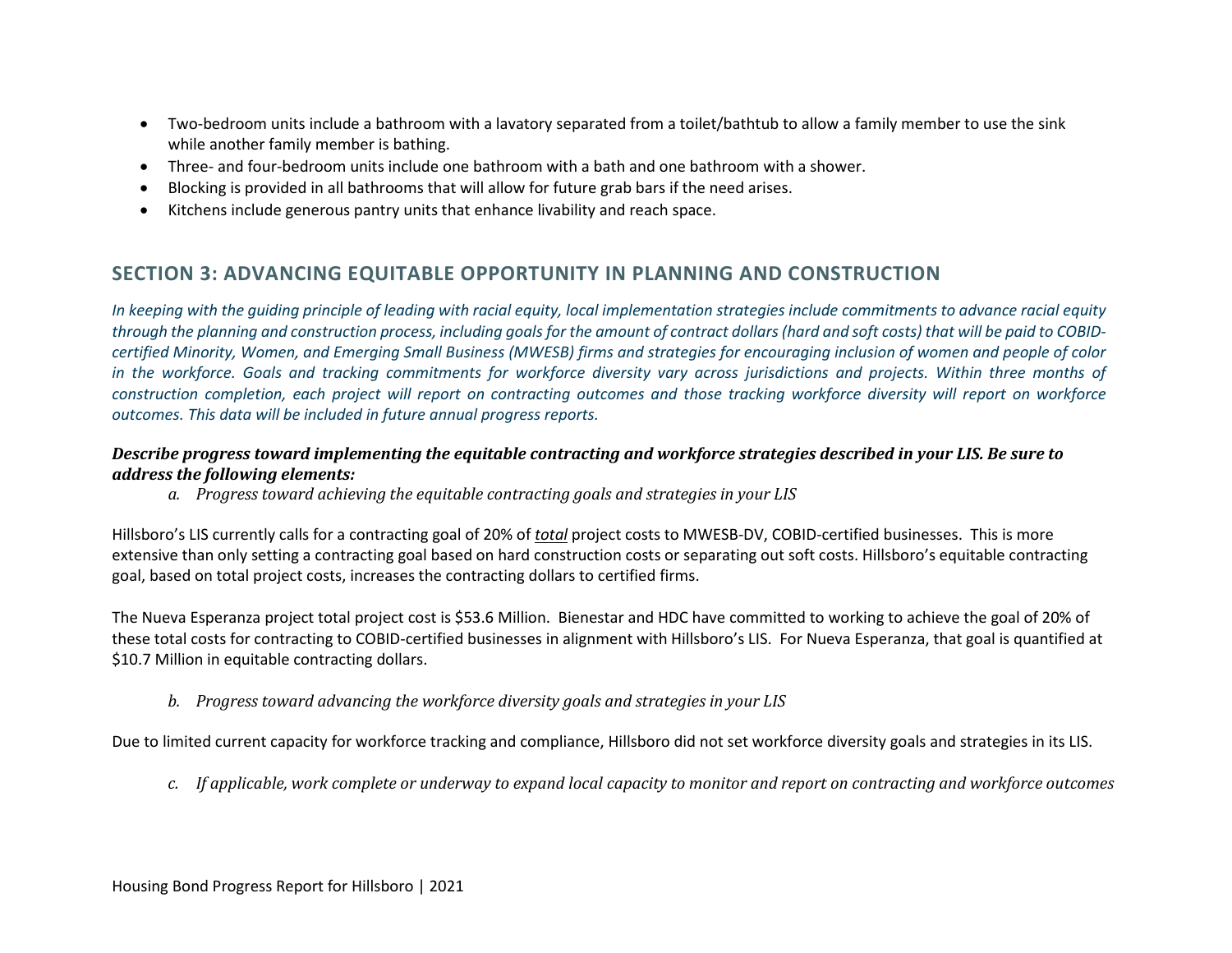Hillsboro has purchased B2Gnow software for tracking MWESB-DV equitable contracting goals and has hired the City's first Diversity Supplier Administrator to help launch a diversity supplier program for City contracting and procurement.

#### *Figure 3. Equitable contracting goals and outcomes*

| <b>Project name</b> | Developer, General | <b>Contracting goals</b><br>% of total contract<br>amounts paid to |                                    | Notes and preliminary progress                                                         |
|---------------------|--------------------|--------------------------------------------------------------------|------------------------------------|----------------------------------------------------------------------------------------|
|                     | contractor         | Project goal<br>(% hard costs)                                     | Project goal<br>$%$ soft<br>costs) |                                                                                        |
| Nueva Esperanza     | Bienestar, HDC/LMC | 20%                                                                |                                    | Hillsboro LIS calls for a goal of 20% of total project costs to COBID-Certified firms. |

*For projects that provided a minimum and maximum (or "stretch") goal, please use the "minimum goal."*

#### *Figure 4. Workforce diversity goals/outcomes (as applicable based on LIS and project)*

| <b>Project name</b> | Developer, General<br>contractor | <b>Workforce goals</b><br>% of total labor hours*<br>worked by |              |                        | <b>Workforce</b><br><b>Prevailing</b><br>tracking?<br>wage |                                  | Notes and preliminary progress |  |
|---------------------|----------------------------------|----------------------------------------------------------------|--------------|------------------------|------------------------------------------------------------|----------------------------------|--------------------------------|--|
|                     |                                  | <b>POC</b>                                                     | <b>Women</b> | <b>Appren</b><br>tices | Y/N                                                        | <b>BOLI, Davis</b><br>Bacon, N/A |                                |  |
| Nueva Esperanza     | Bienestar, HDC/LMC               |                                                                |              |                        |                                                            |                                  | N/A at this time               |  |

*For projects that provided a minimum and maximum (or "stretch") goal, please use the "minimum goal." Workforce tracking is recommended for contracts above \$250,000.*

# **SECTION 4: ADVANCING EQUITABLE HOUSING OPPORTUNITY, ACCESS, AND STABILITY**

*The guiding principles for the Affordable Housing Bond Program include commitments to lead with racial equity and to create opportunity for those who have been left behind by the region's housing market, especially communities of color, families with children and multiple generations, people living with disabilities, seniors, veterans, households experiencing or at risk of homelessness, and households at risk of displacement. Each local implementation strategy defines commitments and strategies to ensure affirmative marketing, low-barrier lease up practices, and culturally responsive programming—in addition to location priorities that affirmatively further fair housing and support community stability for those who have experienced displacement or risk of displacement. Once projects begin to lease up, data will be collected to report on marketing and lease up metrics and demographics of the initial resident population.*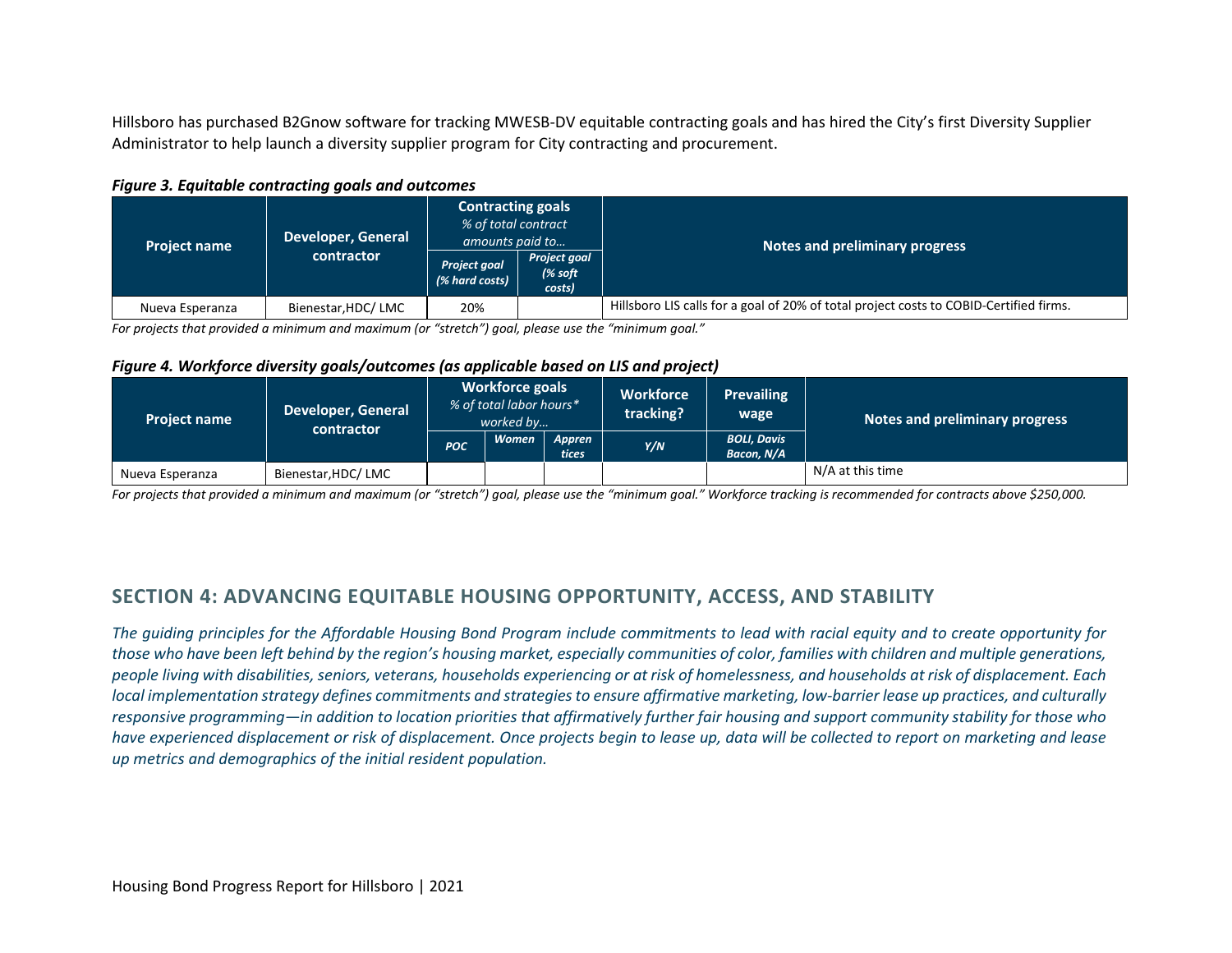*Describe progress toward implementing your LIS strategies for supporting fair housing access and community stability through project locations, affirmative marketing strategies, and lease up. Please highlight any best practices, lessons learned, or opportunities for improvement. Be sure to address the following:* 

*a. How locations of selected projects supported the location strategy described in your LIS, and any location priorities for future solicitations (feel free to include a map if you can)*

Hillsboro's LIS calls for new affordable housing development in opportunity-rich neighborhoods, with priority in areas currently not served by existing affordable housing projects and resources. The Nueva Esperanza site on NE 53<sup>rd</sup> Ave and Hidden Creek is ideally located for the creation of a new, affordable neighborhood taking advantage of the City of Hillsboro's local parks amenities. Adjacent to the site is a brand new community center, and the 53<sup>rd</sup> Avenue Community Park complex. High frequency light rail transit at the MAX Hawthorne Farm station is only 1/2mile north of the site and Bus #47 on Baseline road to the south. Additional open space and recreational areas are within walking distance east and west of the site. A Neighborhood commercial district, including a pharmacy and medical office are within walking distance. The closest existing affordable housing is in the Orenco Neighborhood, some 2 miles in distance. Thus Nueva Esperanza is filling an unmet need for affordable housing in the 53<sup>rd</sup> Avenue corridor.

Future Housing Bond solicitations will also align with Hillsboro's LIS, prioritizing service-rich neighborhoods with priority for those not containing existing regulated affordable housing opportunities.

### *b. How projects are incorporating affirmative marketing strategies, partnerships for referral, and low-barrier lease-up*

Affirmative Marketing: Bienestar, HDC, and partners will create and carry out a comprehensive, multi-lingual marketing and lease-up plan that ensures racial and economic equity is achieved, that all classes of disadvantaged populations will have equal and fair access to rent units at *Nueva Esperanza*, and that the project is furthering affordable housing choice in Hillsboro. Bienestar and NWRECC will comply with fair housing law and regulations, as evidenced by the Affirmative Fair Housing Marketing Plan (AFHMP) developed for the project. The affirmative marketing plan consists of the following components:

Dissemination of Multi-lingual Marketing Materials - Bienestar will develop marketing materials that reach lower-income predominantly monolingual and limited-English Spanish-speaking households and lower-income African and other immigrant populations in and around eastern Hillsboro to ensure that they are aware and informed of *Nueva Esperanza* leasing availability. Bienestar will work with partners in the Racial Equity Collaborative, the Hillsboro School District, the Immigrant Solidarity Collaborative, the Somali Empowerment Circle, Adelante Mujeres, Family Promise, Community Action, and others to ensure that information is distributed to other communities of color in the area and will produce leasing and other informative materials in other languages as needed, including Somali, Arabic, Slavic, Vietnamese and Tagalog.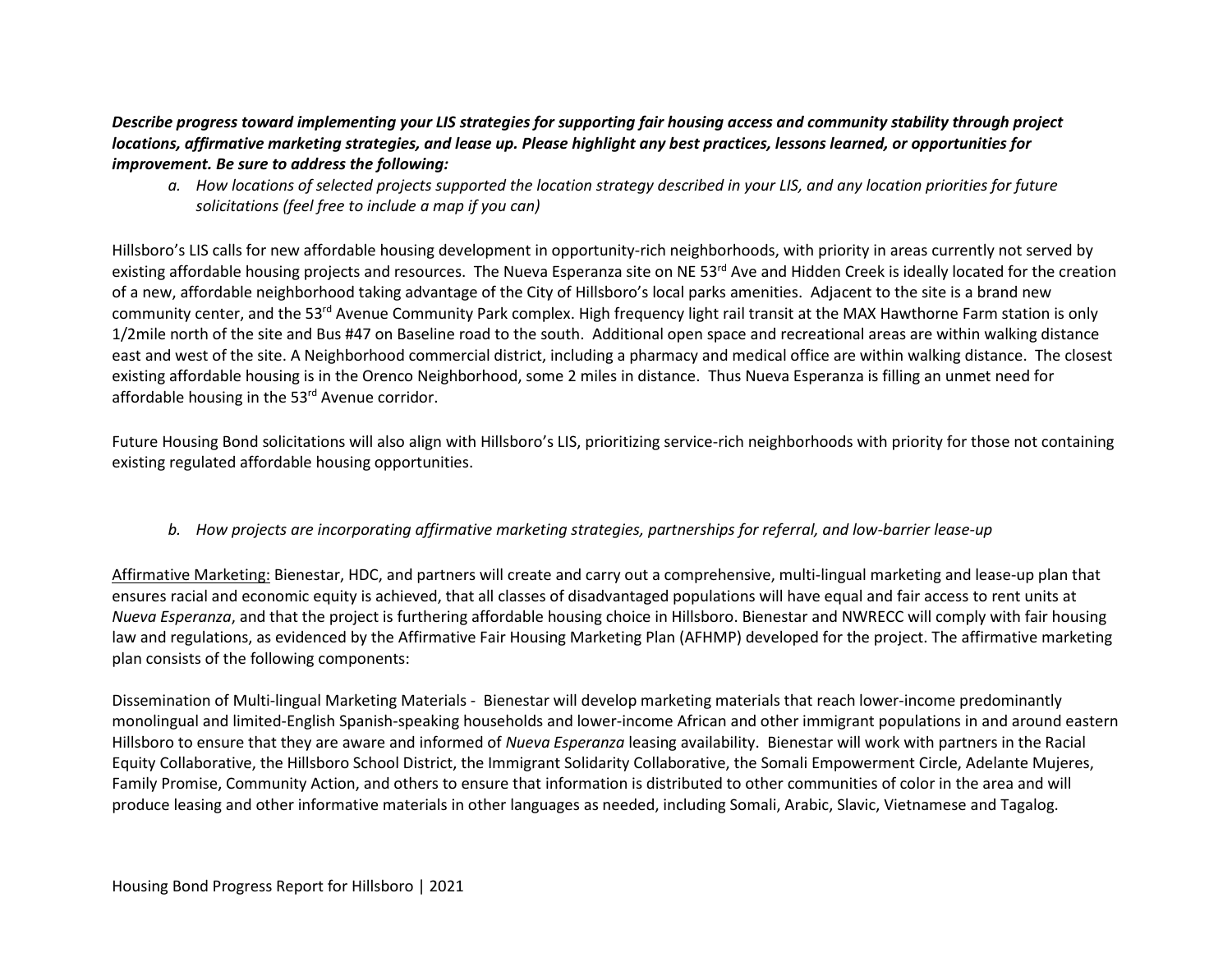Bienestar historically markets availability of units with a racial equity lens, employing the following strategies:

- Communication with or in-person visits to major employment centers
- Communication through its peer network of other community service providers that work with Latinx and other diverse populations
- Flyers and direct communication at places of worship, libraries, and stores owned by Latinx entrepreneurs or frequented by Latinx target populations
- Word of mouth via Community Connectors as part of their normal volunteer activities and in their respective places of work and direct referrals from our 2,000 tenants from among their social and professional networks.

Low-Barrier Tenant Screening: As a longtime developer, owner and operator of affordable multifamily properties in Washington County, Bienestar targets the area's largest and most at-risk population of color, Latinx farmworkers and working families (95 percent of Bienestar tenants are Latinx), to ensure even the most financially disadvantaged in our community have access to quality homes (all Bienestar units are reserved for 60% percent AMI or below). In preparation for serving Hillsboro's diverse community, Bienestar has worked with local service agencies and PSH providers to create an improved low-barrier and equitable screening process for all applicants. In speaking with these partners (Community Action, Family Promise and Somali Empowerment Circle) and supportive housing experts (Sequoia Mental Health), it is clear that traditional screening criteria fails to account for known barriers tied to socioeconomic identities. Examples of these common barriers include negative credit history, past evictions, income inefficiency, and criminal records. Bienestar has strived to address these through common sense changes. One such change is that Management will not deny an applicant for negative rental history or prior evictions if it was based on excessive rent burden (household paying more than 50 percent of its total monthly income for rent and utilities). Additionally, the criminal conviction review process has removed any crimes that are no longer illegal at the State or Federal level. Furthermore, applicants will be encouraged to provide professional letters to assist in the review process. For every aspect of the screening criteria, Bienestar and NWRECC will consider relevant individualized evidence of mitigating factors, and approach each review through the lens of equity.

### *c. Specific strategies for leasing permanent supportive housing units (e.g. coordinated referrals)*

While Nueva Esperanza does not include formal permanent supportive housing (PSH) units, the project Sponsors will be coordinating with organizations such as Family Promise, Community Action, Sequoia Mental Health, Community Connect and other resources in Washington County for coordinated referrals as applicable.

### *d. Plans and partnerships to align culturally specific/responsive programming and services to meet the needs of tenants.*

Stable housing and a rich sense of community while aspiring to a better future is the framework for the resident services plan at *Nueva Esperanza*. Bienestar's flagship Promotores/Community Connectors Program is the cornerstone of Bienestar resident services model. This program recruits and empowers resident leaders (Promotores) who act as "community connectors," doing home visits and providing residents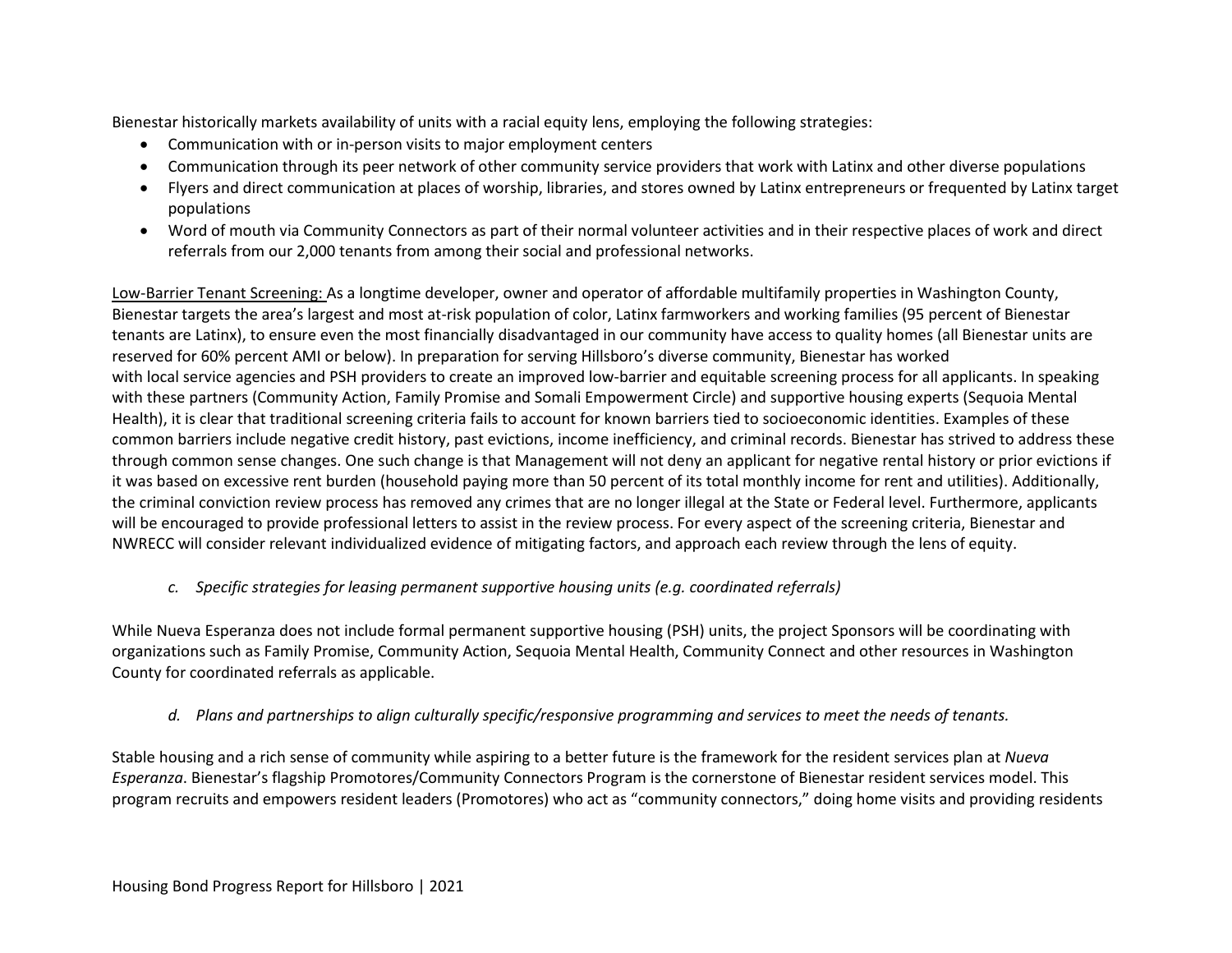with referrals to relevant services. Resident services staffing will be provided on-site through the operating budget (1.0 FTE Resident Services Coordinator, as well as a part-time Community Services Director, and three Promotores).

Bienestar will leverage a wide array of services for *Nueva Esperanza* residents through strong partnerships with more than 10 community-based organizations, including Virginia Garcia Memorial Health Center, Community Action, Centro Cultural, Adelante Mujeres, multiple departments of the City of Hillsboro, Washington County and others. Given the history of western Washington County and Hillsboro, many of the established CBOs have their roots in the Latinx community. However, as the demographics of our community shift, Bienestar, and these other organizations, are shifting their missions and services to be able to serve an increasingly diverse, multi-cultural population. Throughout the year, partner organizations give presentations on their services to help the Promotores/ Connectors make the best possible referrals for residents. Services provided by the partners include:

- Promotores/Connectors Information and Referral: 10+ local service organizations: Community Action, Virginia Garcia Memorial Health Center, and others.
- Homeownership Counseling and Financial Capabilities: National Association of Latino Community Asset Builders (NALCAB), Adelante Mujeres, Credit Builders Alliance, ProudGround and Portland Housing Center
- Student matched IDAs, Homeownership IDAs: CASA of Oregon,
- Summer enrichment (nature walks, Explorador camp, summer lunches, Back to School Fairs): Audubon Society of Portland; Clean Water Services; Portland Zoo; others
- Monthly Community-Building Events (i.e. family friendly games, holiday events, etc.): Various providers
- Informative Presentations: Adelante Mujeres, Virginia Garcia Memorial Health Center, Hillsboro School District, others
- Leadership, Empowerment, and Advocacy Metropolitan Alliance for the Common Good, Welcome Home Coalition, Housing Alliance, Washington County Racial Equity Collaborative

| <b>Project name</b> | Who the project seeks to serve                                | Plans/partnerships for affirmative marketing                                                                                                                                             | Plans/partnerships for responsive services                                                                                                                                                                                      |
|---------------------|---------------------------------------------------------------|------------------------------------------------------------------------------------------------------------------------------------------------------------------------------------------|---------------------------------------------------------------------------------------------------------------------------------------------------------------------------------------------------------------------------------|
| Nueva Esperanza     | Low & Very low-income<br>families and communities of<br>color | Multi-lingual marketing materials, peer<br>network communications and referrals,<br>recruitment at employment centers, word of<br>mouth within Latinx and other immigrant<br>communities | Bienestar Promotores model for resident<br>services. Partnerships with Virginia Garcia<br>Memorial Health Center, Community<br>Action, Centro Cultural, Adelante Mujeres,<br>City of Hillsboro, Washington County and<br>others |
|                     |                                                               |                                                                                                                                                                                          |                                                                                                                                                                                                                                 |
|                     |                                                               |                                                                                                                                                                                          |                                                                                                                                                                                                                                 |

#### *Summary of project plans and partnerships for affirmative marketing and culturally responsive services*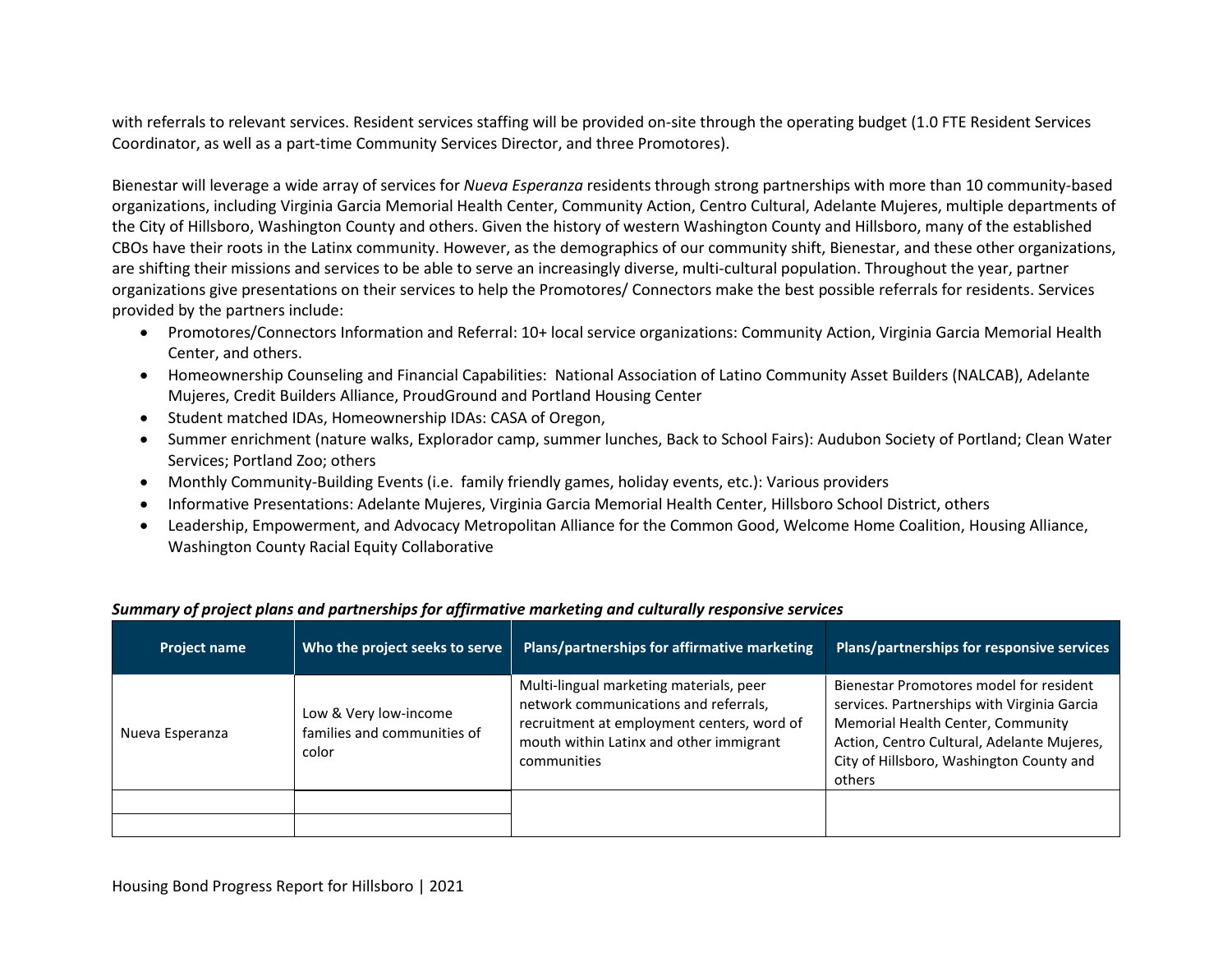# **SECTION 5: COMMUNITY ENGAGEMENT TO INFORM PROJECT OUTCOMES**

*In keeping with the Affordable Housing Bond Program include commitments to lead with racial equity, each local implementation strategy defines commitments and strategies for ensuring that people of color and members of other historically marginalized communities are engaged in shaping project outcomes. To ensure that we can measure these outcomes, Metro is encouraging and supporting jurisdictional and development partners in collecting and reporting on demographic outcomes for community engagement. While this data is not expected to be complete/thorough for each project, the goal is to expand best practices for tracking and reporting on demographic outcomes.* 

### *Describe your progress toward implementing your LIS strategies for ongoing community engagement. . Please highlight any best practices, lessons learned, or opportunities for improvement. Be sure to include the following:*

*a. Briefly summarize community engagement activities used (WHAT YOU DID, e.g. "3 listening sessions, 1 survey," etc.) and partnerships for community engagement—including completing below table.*

Bienestar conducted ongoing meetings with a Latinx Project Advisory Committee to inform everything from project name to design and approach. Bienestar met regularly with resident focus groups and members of the Somali Empowerment Circle to include feedback on design and other project elements. In addition, Bienestar in partnership with Adelante Mujeres conducted an online survey to receive project feedback. Finally, the developer also interfaced with organizations such as Community Action, Sequoia Mental Health, and Family Promise on feedback related to resident services, referrals and marketing.

*b. Summarize who participated in community engagement (WHO PARTICIPATED, e.g. 79 people participated in community engagement activities for Project X, of whom 92% had low incomes and 64% were people of color)—including completing below table.*

31 community members in total participated in community engagement for Nueva Esperanza. All participants identified as people of color and over 60% percent identified as low-income residents living in affordable housing.

*c. Summarize major themes of feedback (WHAT YOU HEARD, e.g. "participants want more large units or garden space," etc.)*

Major feedback themes for Nueva Esperanza centered on project unit design and overall amenities. Some examples include:

- Having both shower and baths in a unit is favored
- Kitchen and living rooms should be separated- with a barndoor-style partition preferred
- The dining room should be closer to the laundry hook ups to multitask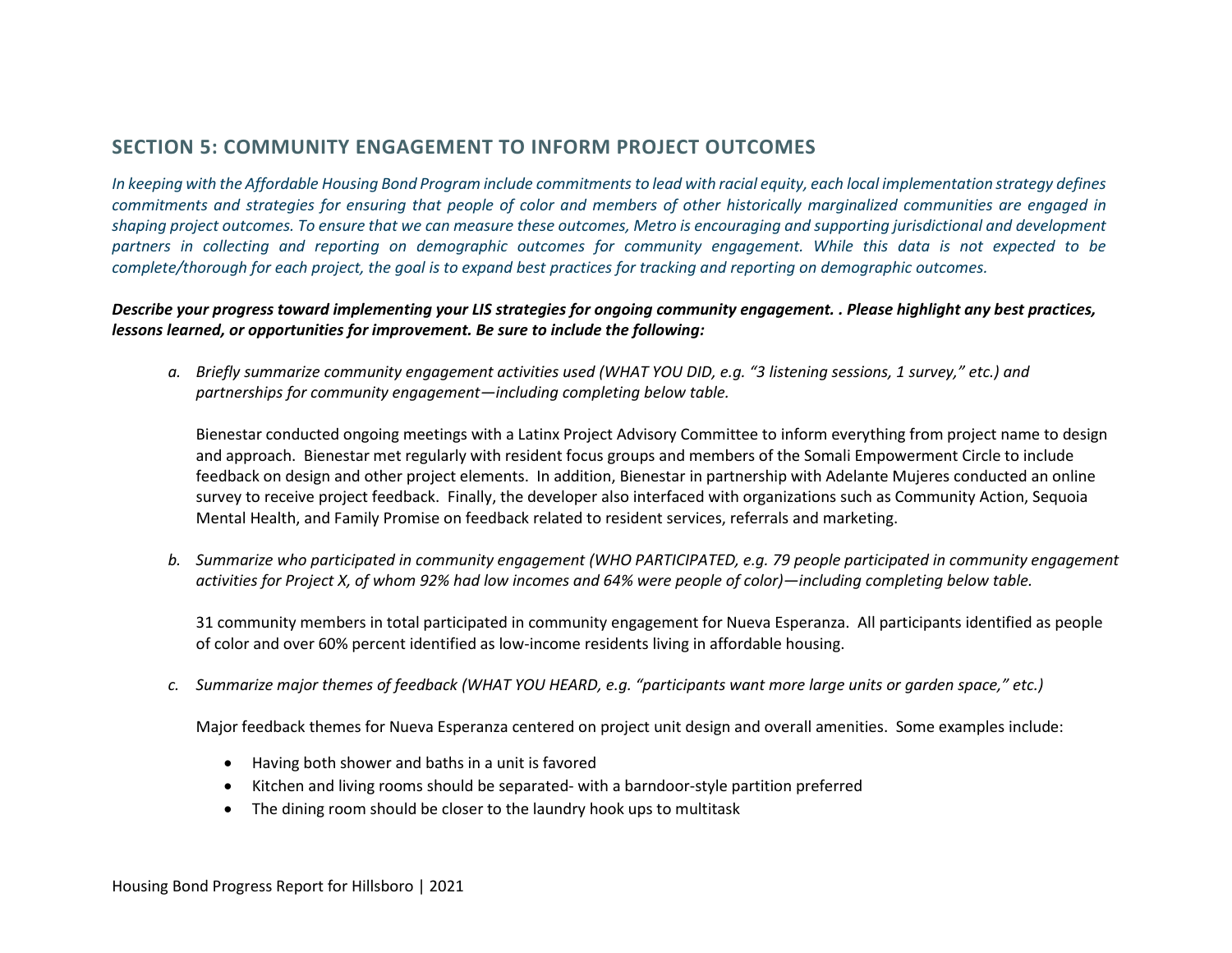- Add outdoor cooking area and benches
- More outdoor lighting for safety
- *d. Describe themes in how feedback directly informed project implementation and outcomes (WHAT CHANGED, emphasis on feedback from communities of color and other marginalized groups)*

As a result of feedback from culturally-specific communities of color, the following design adjustments were made:

- 2 bathrooms placed in 3 & 4-bedroom units.
- 3 and 4 bedrooms will have washer dryer hook ups placed by kitchen and dining areas for easier multitasking
- A partition will be placed between the kitchen and living room for 3 and 4 bedrooms
- Moveable furniture in the laundry room and community room to create a comfortable waiting area
- Changed leasing office to have two entries/exits to address safety concerns
- Community space layout changed with a separate access to the community kitchen
- Laundry room larger
- Art or mural wall for foyer will be included
- Windows/lighting in community room and kitchen were added
- An outdoor cooking area was added
- Outdoor benches were included
- Play areas were separated by age level
- *e. Use table to show number of community-engagement partnerships with community-based organizations. Use narrative to briefly describe partnerships, and outreach strategies used to encourage participation and mitigate barriers.*

#### *Summary of community engagement partnerships*

|                                 | <b>Total community-based</b><br>organizations | <b>Culturally specific</b><br>organizations           | <b>Faith-based organizations</b> | <b>Other community-based</b><br>organizations<br>(not culturally specific or faith<br>based) |  |
|---------------------------------|-----------------------------------------------|-------------------------------------------------------|----------------------------------|----------------------------------------------------------------------------------------------|--|
| Number of partnerships          |                                               |                                                       |                                  |                                                                                              |  |
| List of organizational partners |                                               | Adelante Mujeres, Somali<br><b>Empowerment Circle</b> |                                  | Family Promise, Community<br>Action, Sequoia Mental<br>Health                                |  |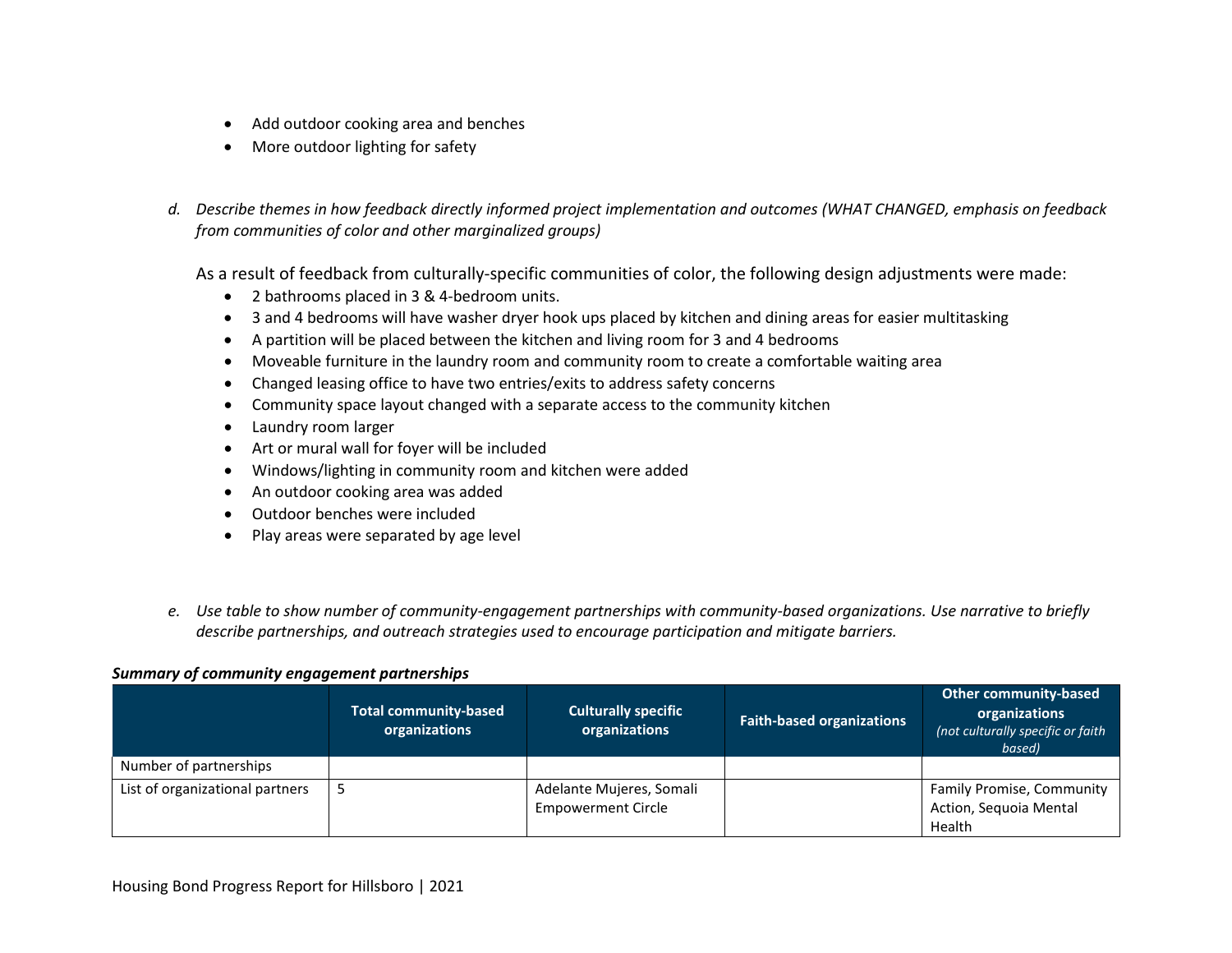Housing Bond Progress Report for Hillsboro | 2021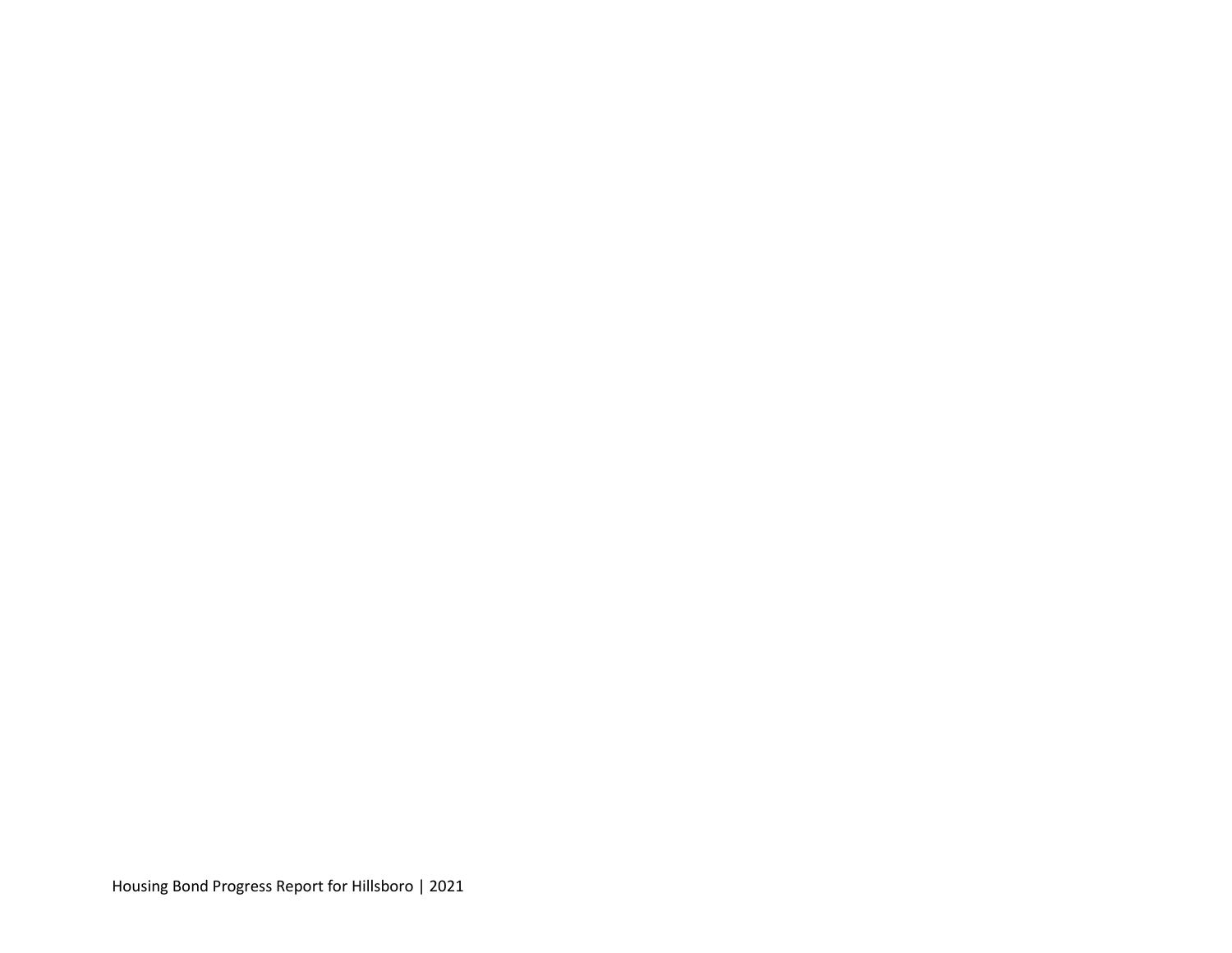#### *Summary of community engagement outcomes*

|                                          |                                  |                                        |                                                                 | Of those reporting demographics |                                        |                                   |                                         |                                           |                                      |                                                        |  |
|------------------------------------------|----------------------------------|----------------------------------------|-----------------------------------------------------------------|---------------------------------|----------------------------------------|-----------------------------------|-----------------------------------------|-------------------------------------------|--------------------------------------|--------------------------------------------------------|--|
| <b>Project or</b><br>engagement<br>event | <b>Total</b><br>participan<br>ts | Were<br>demographics<br>tracked? (Y/N) | If yes, how<br>many<br>voluntarily<br>reported<br>demographics? | % people<br>of color            | % people<br>with low<br><i>incomes</i> | % older<br>adults<br>(over $60$ ) | % limited<br>English<br>proficien<br>cy | %<br><i>immigrants</i><br>and<br>refugees | % existing<br>tenants in<br>building | % people<br>who have<br>experience<br>homelessn<br>ess |  |
| Nueva Esperanza                          | 31                               | v*                                     | 31                                                              | 100                             | 61                                     | <b>NC</b>                         | <b>NC</b>                               | <b>NC</b>                                 | <b>NC</b>                            | <b>NC</b>                                              |  |
|                                          |                                  |                                        |                                                                 |                                 |                                        |                                   |                                         |                                           |                                      |                                                        |  |
|                                          |                                  |                                        |                                                                 |                                 |                                        |                                   |                                         |                                           |                                      |                                                        |  |

*Yes, but not all categories outlined in the chart were included. These are marked with NC meaning Not-Collected.*

# **SECTION 6: CLIMATE RESILIENCE AND SUSTAINABILITY**

*The historic heat wave experienced by the Pacific Northwest in June 2021 made it clear that climate change is not only a challenge for the future; it's here. How are your projects incorporating cooling strategies to keep people safe as temperatures increase and wildfires that impact air quality become more frequent? More broadly, how is your jurisdiction working with affordable housing developers to support climate resilience and climate smart building strategies? What challenges do you face and what opportunities do you see for regional coordination?* 

Hillsboro and the Nueva Esperanza development team have approached the issue of sustainability as one that will keep our most vulnerable community members safe while also delivering an efficient project that can be well-maintained long into the future. The project is committed to meeting an Earth Advantage, gold standard. Nueva Esperanza is tracking towards a platinum standard based on the use of (among other features) durable materials; efficient lighting, heating and exhaust systems; and increased insulation values. In addition, the project will install solar panels to support the electrical needs of the house panel (which will including lighting for the site, common spaces and community building).

To further address the region's changing climate, Nueva Esperanza units are equipped with options to provide cooling for the residents. After considering a number of factors including utility costs, long-term maintenance, construction cost, resident choice and comfort the development team has included the following cooling strategies for the project:

• A packaged terminal heat pump (PTHP) will be installed underneath each living room window providing air conditioning into the living/cooking spaces. Based on the energy model, this device will typically cool the main living areas and provide respite when the rest of the unit might get warm.